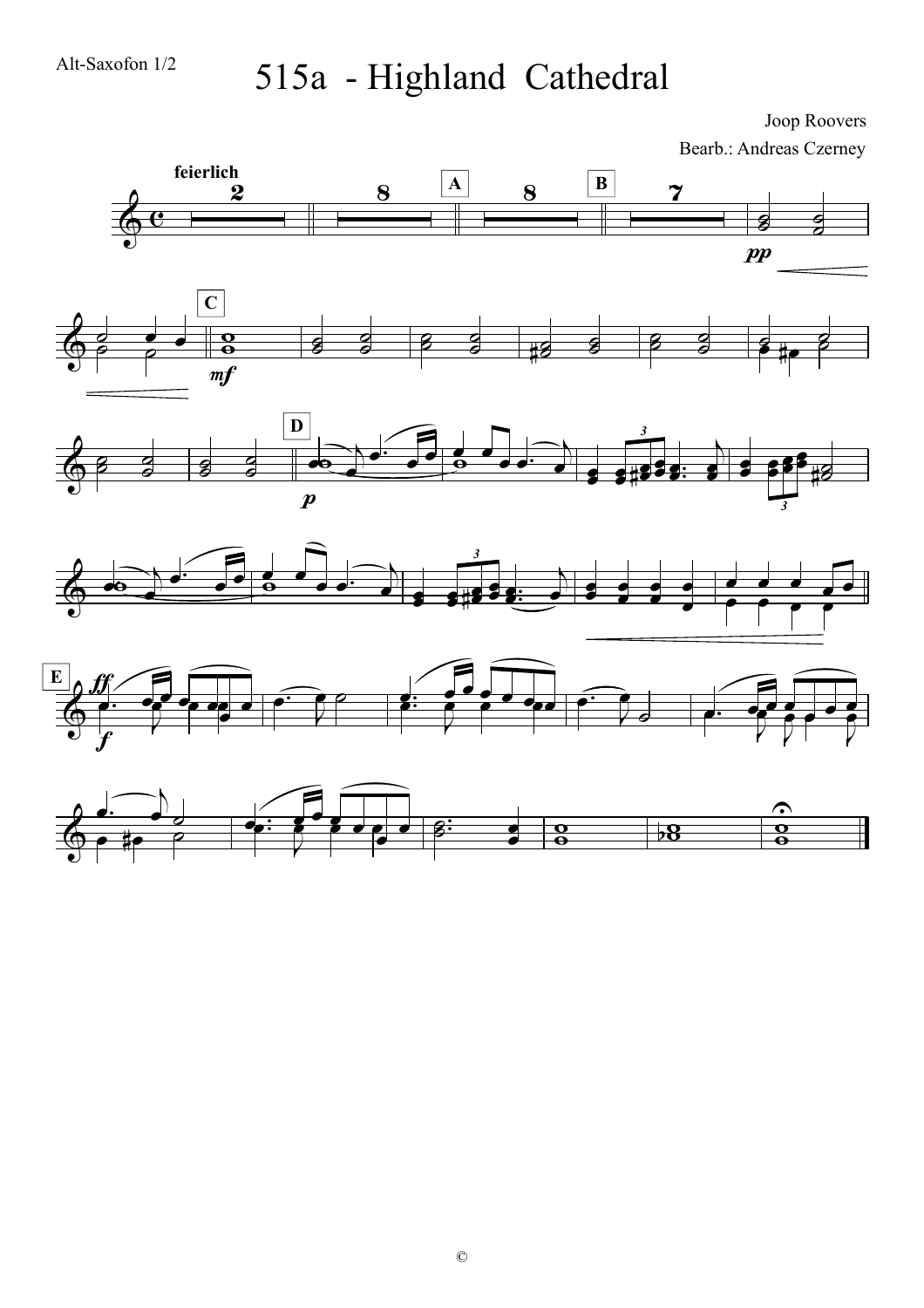œ

J

## 515a - Highland Cathedral

Joop Roovers Bearb.: Andreas Czerney



œ